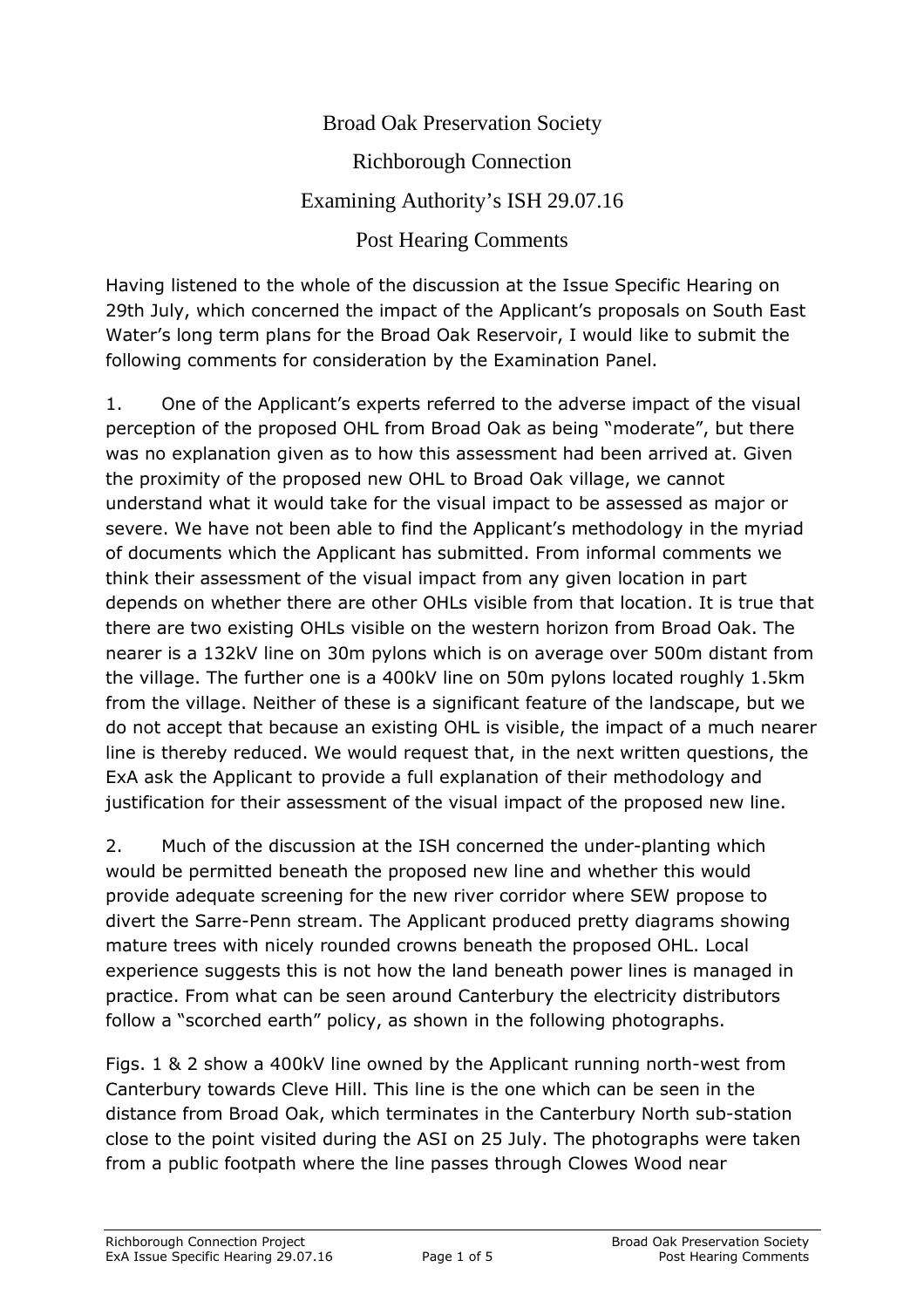Chestfield, about 3 miles north of Canterbury. Clowes Wood is part of the historically important Blean Woods, which are in part ancient woodland. The woods comprise a mixture of broadleaf and evergreen trees, and are managed by the Forestry Commission. As can be seen nothing apart from grass is allowed to grow beneath the line.

Fig. 3 shows the 132kV line passing through Dengrove Woods within Broad Oak village alongside the Bluebell Woods residential caravan park. The photograph was taken from the footpath which was traversed by the ASI on 25 July, running up from the railway crossing to Shalloak Road near to Goose Farm. The land beneath the OHL has been cleared of all trees and shrubs, allowing just 1.5m thistles to flourish. This line is the PX line which will eventually be removed, if the new connection goes ahead, and is owned and managed by UK Power Networks. We have no reason to think that their management policies are any different to those followed by the Applicant.

Alan Holden Chairman Broad Oak Preservation Society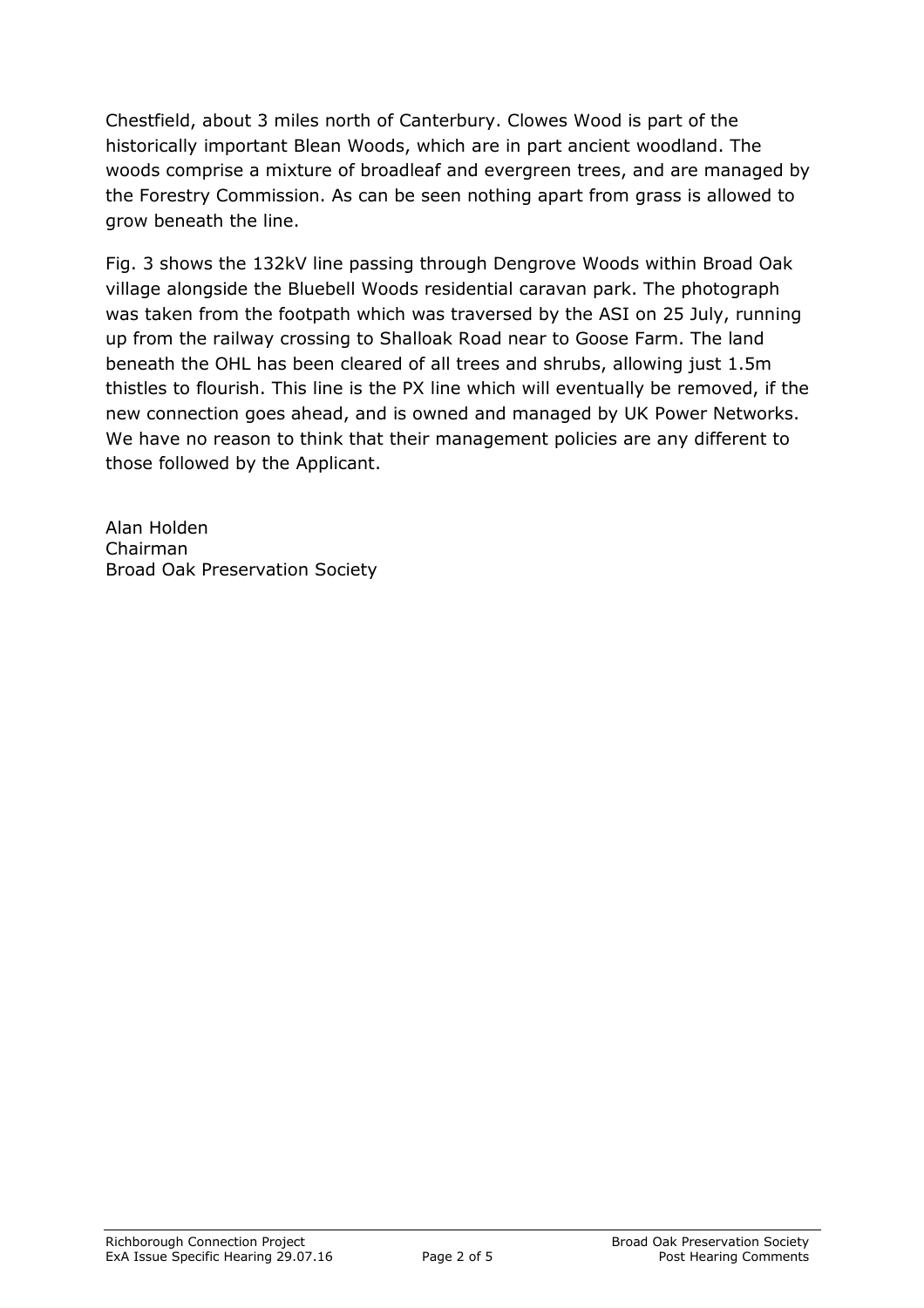

Fig 1: 400kV OHL passing through Clowes Wood looking south-east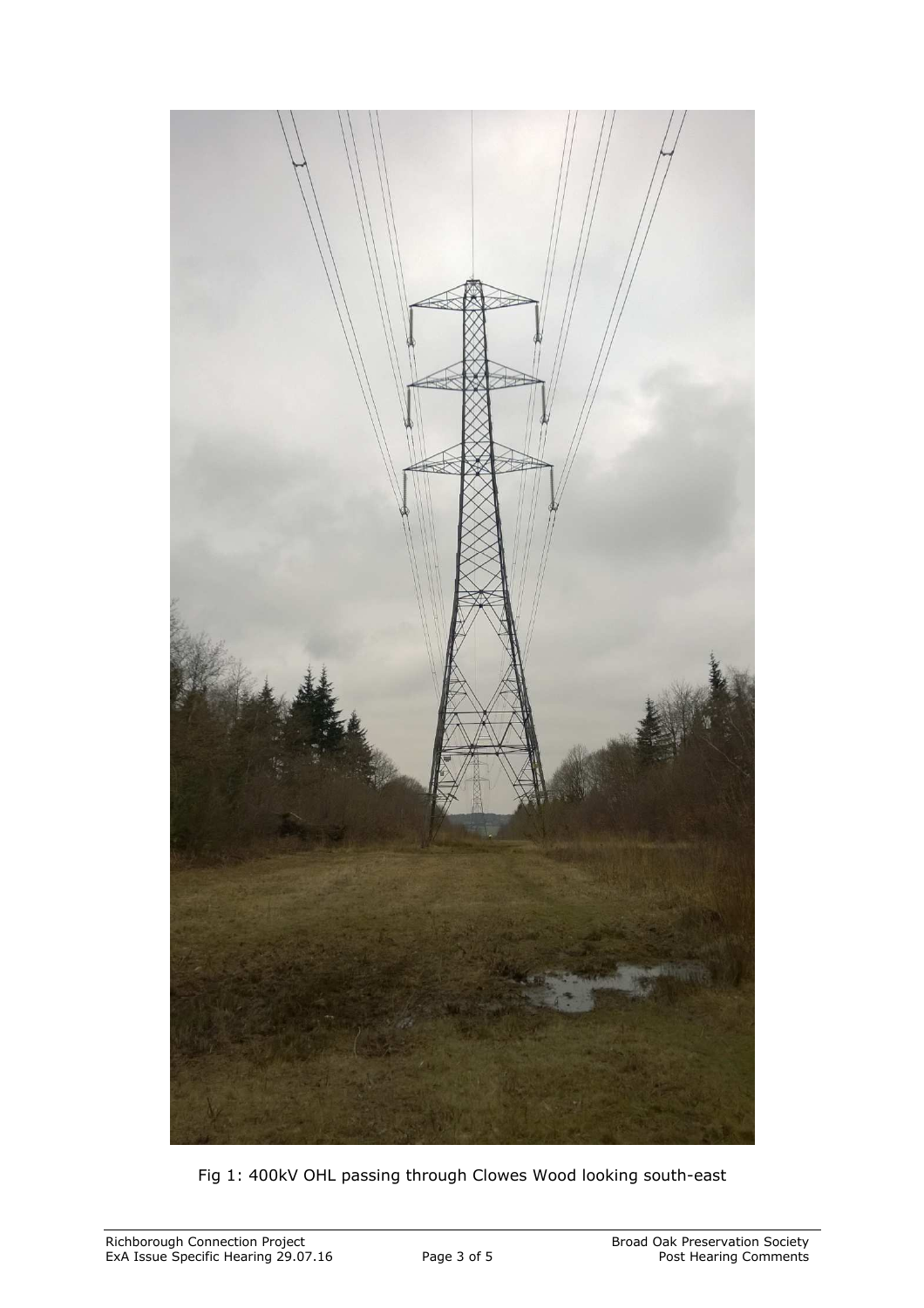

Fig 2: 400kV OHL passing through Clowes Wood looking north-west